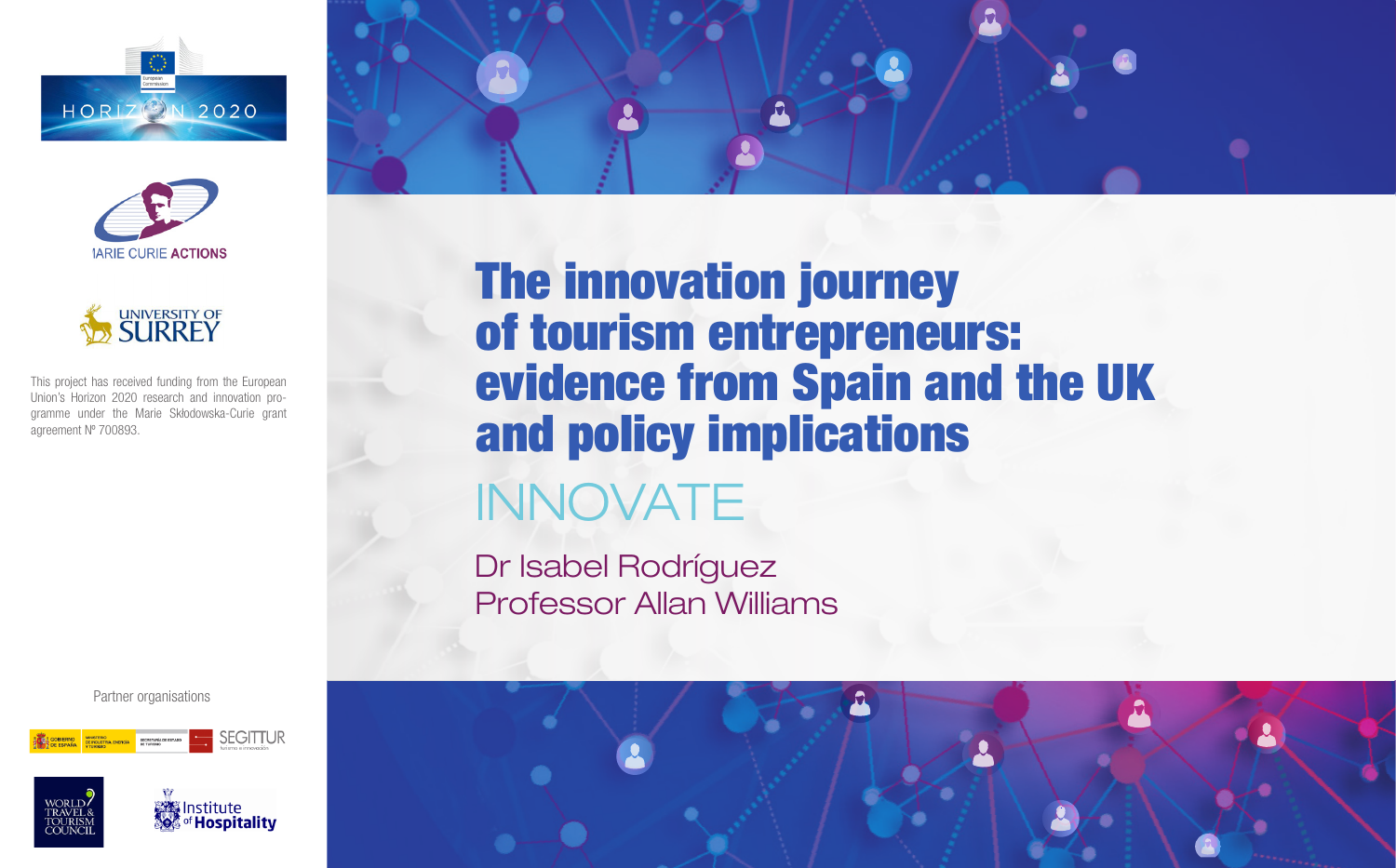

Start date: 1 June 2016 End date: 31 May 2018

### **Funding**

This project has received funding from the European Union's Horizon 2020 research and innovation programme under the Marie Skłodowska-Curie grant agreement Nº 700893.

## **Summary**

The innovation journey of tourism entrepreneurs: evidence from the UK and Spain and policy implications

INNOVATE

The main aim of the project is to deepen understanding of the different stages of the innovation journey followed by entrepreneurs in tourism. It will examine not only the classic startup process, involving opportunity recognition, development and early implementation of innovation in the market, but also the subsequent stages of business performance (discontinuance, growth, further innovation, etc.). This understanding will contribute to the design of more effective innovation policies.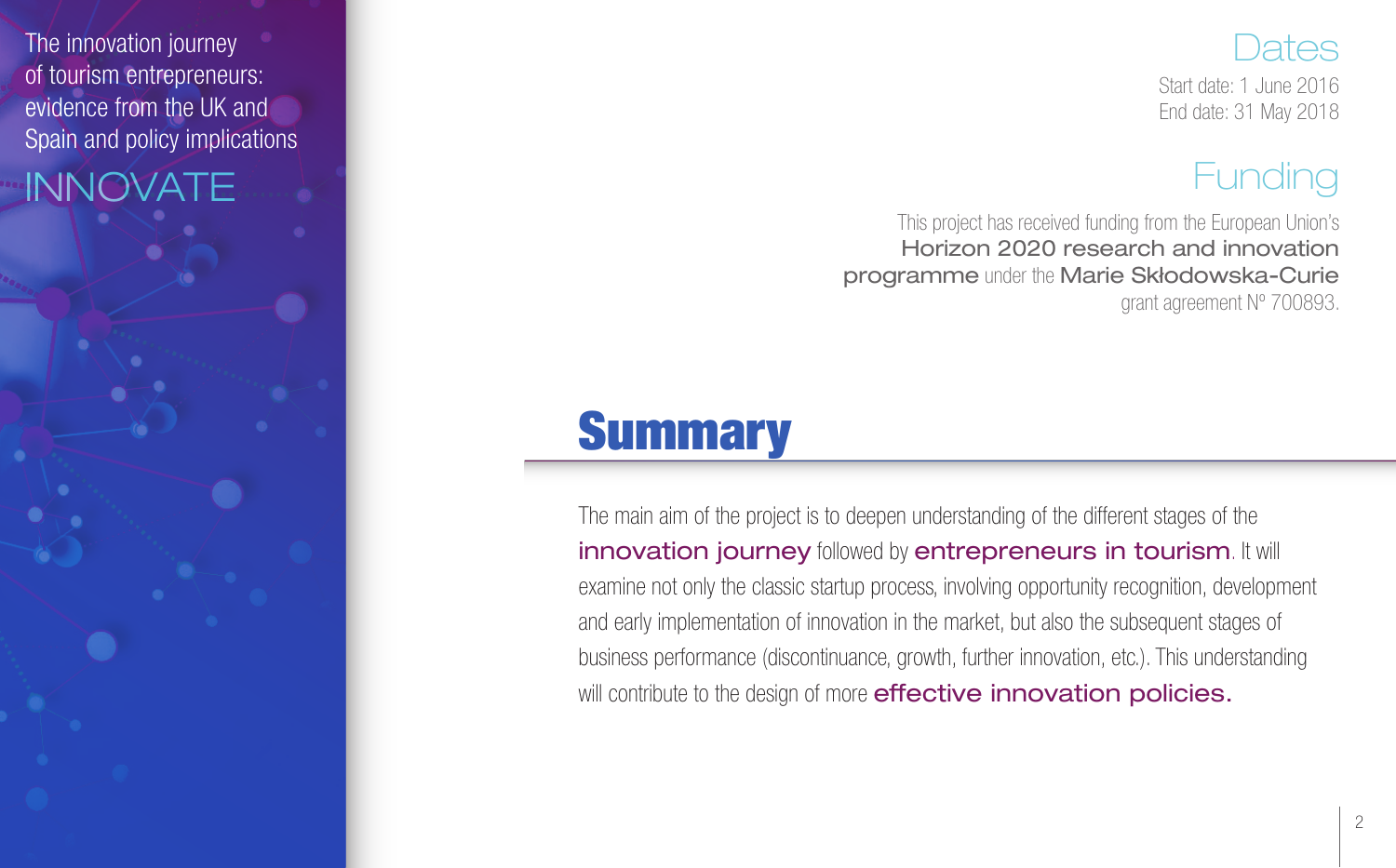The innovation journey of tourism entrepreneurs: evidence from the UK and Spain and policy implications

INNOVATE

Understand the innovation journey initiated by entrepreneurs in tourism, analysing the process and how this differ in the contrasting economic, tourism and institutional environments of Spain and the UK.

1

2

3

This involves mainly a qualitative approach and the narratives of innovative entrepreneurs will be gathered through in-depth semistructure interviews. Secondary data analysis and a first period of secondments with policy partners (SEGITTUR) dealing with tourism and innovation will contribute to set the specific contexts influencing the innovation process in each country.

Objectives and methodological approach

Analyse the development and performance patterns of a sample of young innovative entrepreneurs in tourism through a longitudinal study in Spain.

Building on an initial previous contact, this will be accomplished through **follow up interviews** that will explore the determinants of *innovation* success or failure, the firm development and gaps between performance and expectations.

Inform policy quidelines and business practices through co-production of applied knowledge with entrepreneurs and policy partner organizations in the UK and Spain.

Key policy aspects identified during the previous stage will be transformed in collaboration with policy partner organisations **(SEGITTUR in Spain and the Institute of Hospitality** and the World Travel and Tourism Council in the UK) in an online survey targeting entrepreneurs to create validated policy guidelines. This contribution aims to bring more coherence and effectiveness to tourism innovation policy-practice.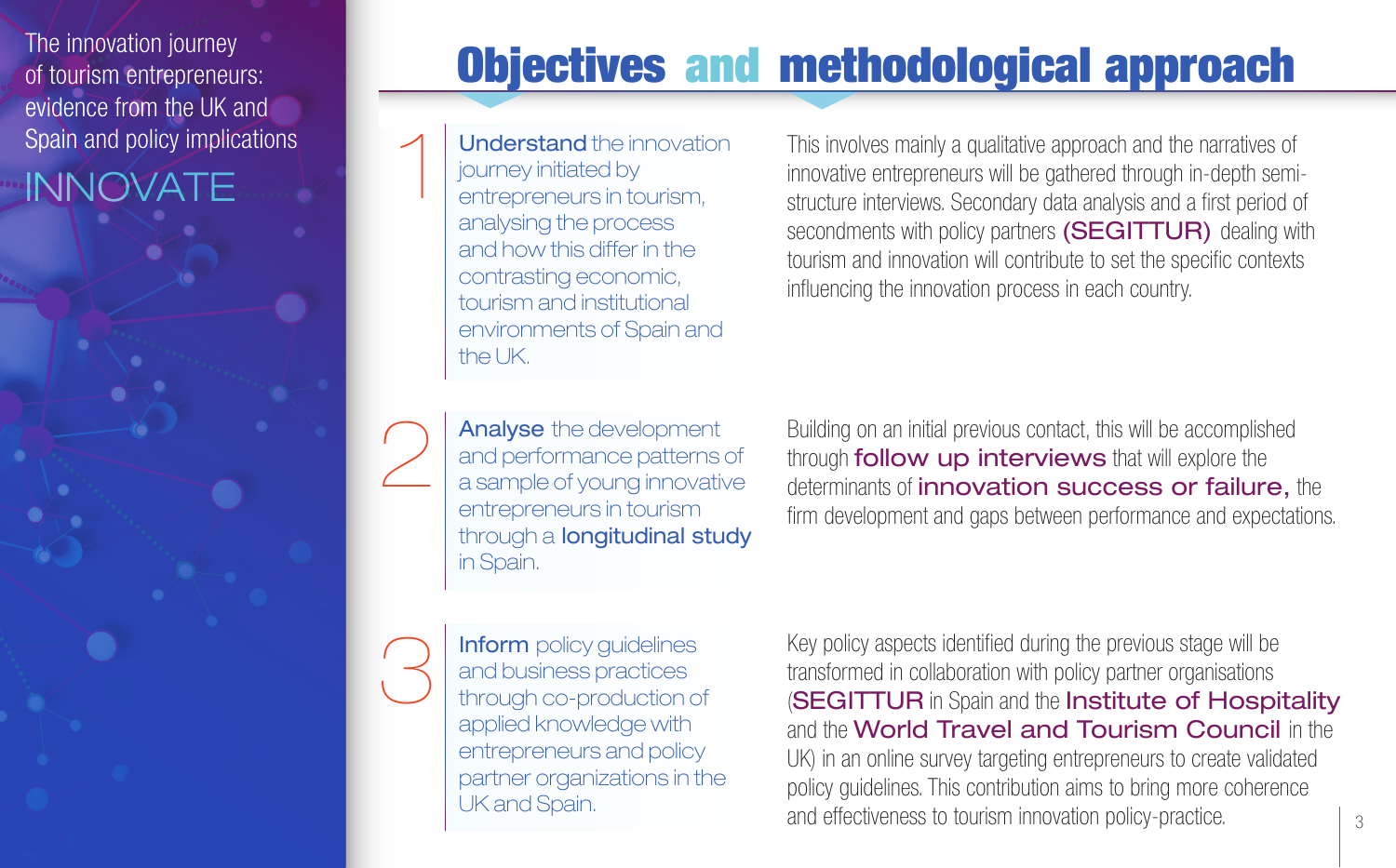The innovation journey of tourism entrepreneurs: evidence from the UK and Spain and policy implications

2

INNOVATE

## Originality and innovative aspects

This project represents the first attempt to provide a systematic, and theoretically informed analysis of the stages of the innovation process in tourism. Such studies are still relatively scarce in most economic sectors, but are virtually non-existent in tourism. 1

Two other original, dimensions are: **a**) a comparative analysis of the innovation process in different national economic and institutional environments; and  $\mathsf{b}$ ) a focus on the multiple stages of the innovation journey of startups, and the challenges of subsequent innovation and growth. In short, this research incorporates both the temporal and the spatial or contextual dimension. In contrast, most existing research focuses on only part of the innovation journey.

### This is one of the first attempts to study the links between innovation and entrepreneurship in the tourism sector, rather than researching these concepts as separate entities.

This is particularly important because innovation is central to the challenge of becoming a (successful) entrepreneur, while entrepreneurship is the essential vehicle between ideas and innovation.

#### This is the first attempt to use a mixed method research design, in tourism innovation policy studies, involving both qualitative and quantitative approaches. 3

Particularly original are:  $a)$  the longitudinal study of the innovation process through follow-up interviews with entrepreneurs; and **b**) a quantitative survey to validate the policy recommendations.